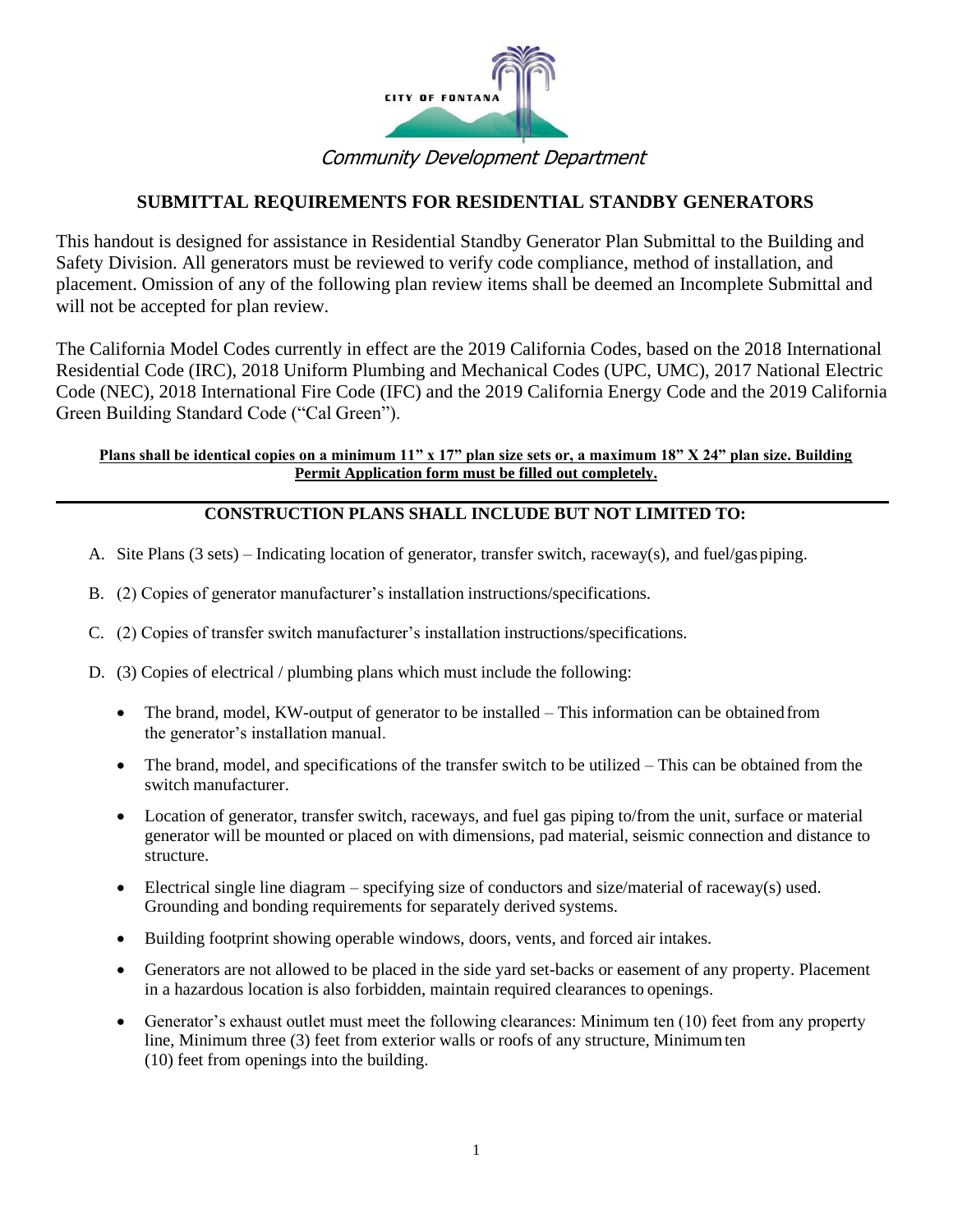- The generator's ignition source must be a minimum of five (5) feet from a propane regulator, if applicable.
- Size dimensions of the generator. (length, width, height)
- If generator is placed inside a structure it is required to be listed for interior installations, specify exhaust system and ventilation requirements.
- Generators shall be equipped with a disconnect for service of equipment.
- Type of fuel supply for generator.
- Plumbing diagram to include size and type of fuel gas supply piping used.
- Signs. (A) Standby: A sign shall be placed at the service-entrance equipment that indicates the type and location of on-site optional standby power sources. (B) Grounding: Where removal of a grounding or bonding connection in normal power source equipment interrupts the grounding electrode conductor connection to the alternate power source(s) grounded conductor, a warning sign shall be installed at the normal power source equipment stating,

"WARNING: SHOCK HAZARD EXISTS IF GROUNDING ELECTRODE CODUCTOR OR BONDING JUMPER CONNECTION IN THIS EQUIPMENT IS REMOVED WHILE ALTERNATE SOURCE(S) IS ENERGIZED."

- Portable Generator Grounding. (A) Separately Derived System: Where a portable optional standby source is used as a separately derived system, it shall be grounded to a grounding electrode in accordance with 2016 CEC, Article 250.30. (B) Non-separately Derived System: Where a portable optional standby source is used as a non-separately derived system, the equipment grounding conductor shall be bonded to the system grounding electrode. (CEC 702.11)
- Electrical Main Service Panel (existing): The new added breaker together with the electric panel main breaker rating may not exceed 120% of the panel bus bar or conductor rating. (CEC 705.12(D)(2)). Please confirm this requirement has been met.

#### **Supplemental Information:**

- 1. Permanent generators shall comply with the property line sound level limits of the City of Fontana Noise Ordinance (Section 30-469).
- 2. Portable generator installations shall be a plug-in type with a self-contained fuel source; portable generators may not serve as a required back-up, stand-alone unit, or for back-feeding a structure's permanent wiring system.
- 3. Fees are based on the current City of Fontana annually Adopted Fee Schedule.
- 4. All contractors/sub-contractors must show proof of State and City licenses and shall comply with Sec. 3800 of the Labor Code regarding Workers Compensation.
- 5. Applicant shall obtain all required clearances and/or approvals from the appropriate Department(s) (Planning, & Fire) prior to issuance of any building permits.
- 6. Each project will be reviewed on its own merits and may have special individual requirements.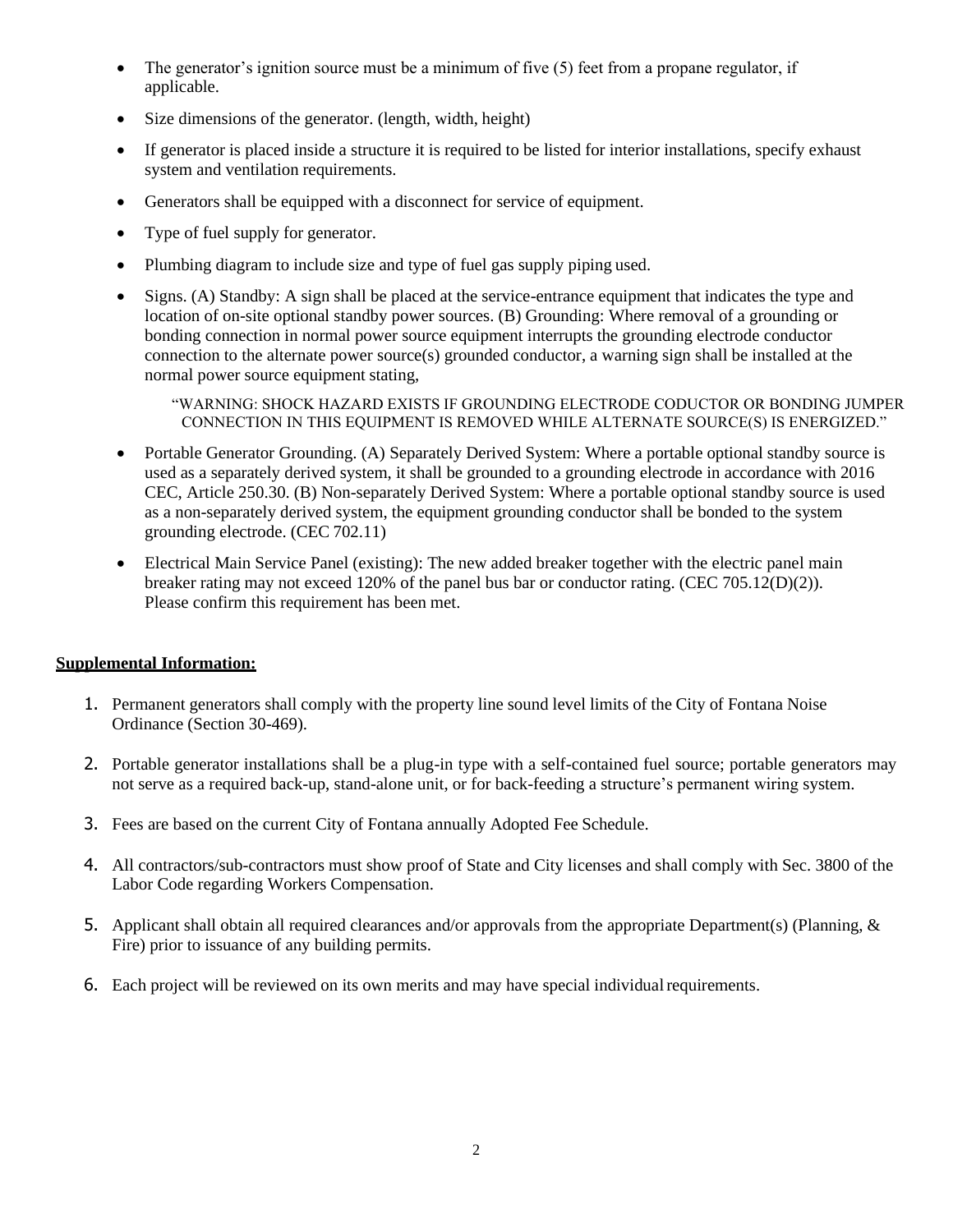# **STREET**